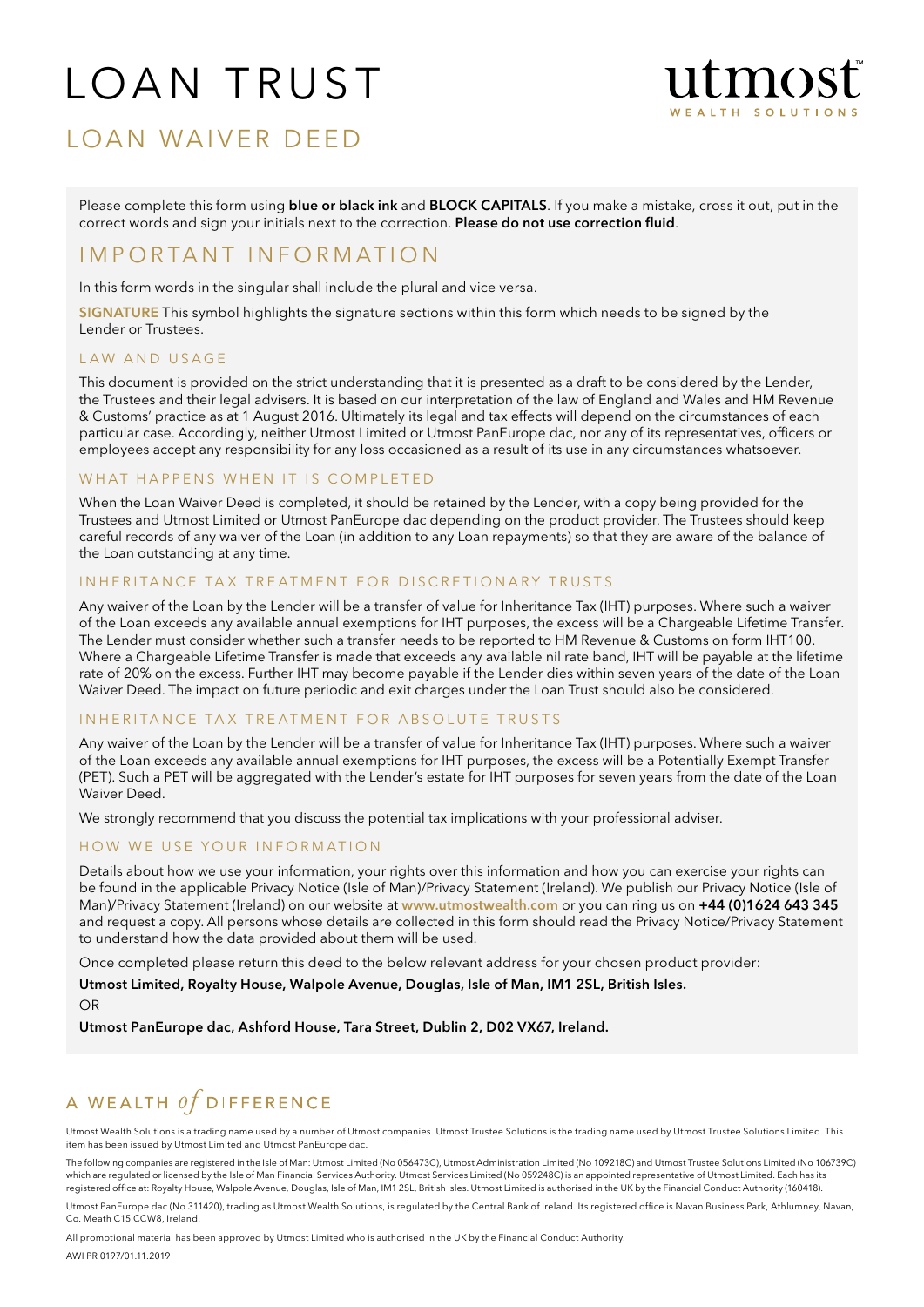## A LOAN WAIVER DEED

| <b>This Loan Waiver</b><br>Deed is made on |  |  |  |  |
|--------------------------------------------|--|--|--|--|
|                                            |  |  |  |  |

| <b>Between</b> | Lender |  |
|----------------|--------|--|
| Name           |        |  |
| Address        |        |  |
| Postcode       | -      |  |

(hereinafter called 'the Lender') of the first part and

|                                                        | Trustee 1 |               |                          |   |   |   | Trustee 2 |  |          |  |                                                                                                                          |
|--------------------------------------------------------|-----------|---------------|--------------------------|---|---|---|-----------|--|----------|--|--------------------------------------------------------------------------------------------------------------------------|
| Name                                                   |           |               |                          |   |   |   |           |  |          |  | $\alpha$<br>If there are more<br>than 4 Trustees,<br>please photocopy<br>this page and<br>the next page,<br>complete the |
| Address                                                |           |               |                          |   |   |   |           |  |          |  | relevant details and<br>attach it securely to<br>the form.                                                               |
|                                                        |           |               |                          |   |   |   |           |  |          |  |                                                                                                                          |
| Postcode                                               |           |               | $\equiv$                 |   |   |   |           |  | $\equiv$ |  |                                                                                                                          |
|                                                        | Trustee 3 |               |                          |   |   |   | Trustee 4 |  |          |  |                                                                                                                          |
| Name                                                   |           |               |                          |   |   |   |           |  |          |  |                                                                                                                          |
|                                                        |           |               |                          |   |   |   |           |  |          |  |                                                                                                                          |
|                                                        |           |               |                          |   |   |   |           |  |          |  |                                                                                                                          |
| Address                                                |           |               |                          |   |   |   |           |  |          |  |                                                                                                                          |
|                                                        |           |               |                          |   |   |   |           |  |          |  |                                                                                                                          |
|                                                        |           |               |                          |   |   |   |           |  |          |  |                                                                                                                          |
|                                                        |           |               |                          |   |   |   |           |  |          |  |                                                                                                                          |
|                                                        |           |               |                          |   |   |   |           |  |          |  |                                                                                                                          |
|                                                        |           |               |                          |   |   |   |           |  |          |  |                                                                                                                          |
| Postcode                                               |           |               | $\overline{\phantom{0}}$ |   |   |   |           |  |          |  |                                                                                                                          |
| (hereinafter called 'the Trustees') of the second part |           |               |                          |   |   |   |           |  |          |  |                                                                                                                          |
| <b>Whereas:</b>                                        |           |               |                          |   |   |   |           |  |          |  |                                                                                                                          |
| 2 The Lender loaned to the<br>Trustees of the          |           |               |                          |   |   |   |           |  |          |  | Insert the name<br>of the Trust here.                                                                                    |
|                                                        |           | (the 'Trust') |                          |   |   |   |           |  |          |  |                                                                                                                          |
| 3 declared by<br>a Trust Deed dated                    |           | d<br>d        | m                        | m | y | У | У         |  |          |  | Confirm the date $Q$<br>the Trust was made<br>on here.                                                                   |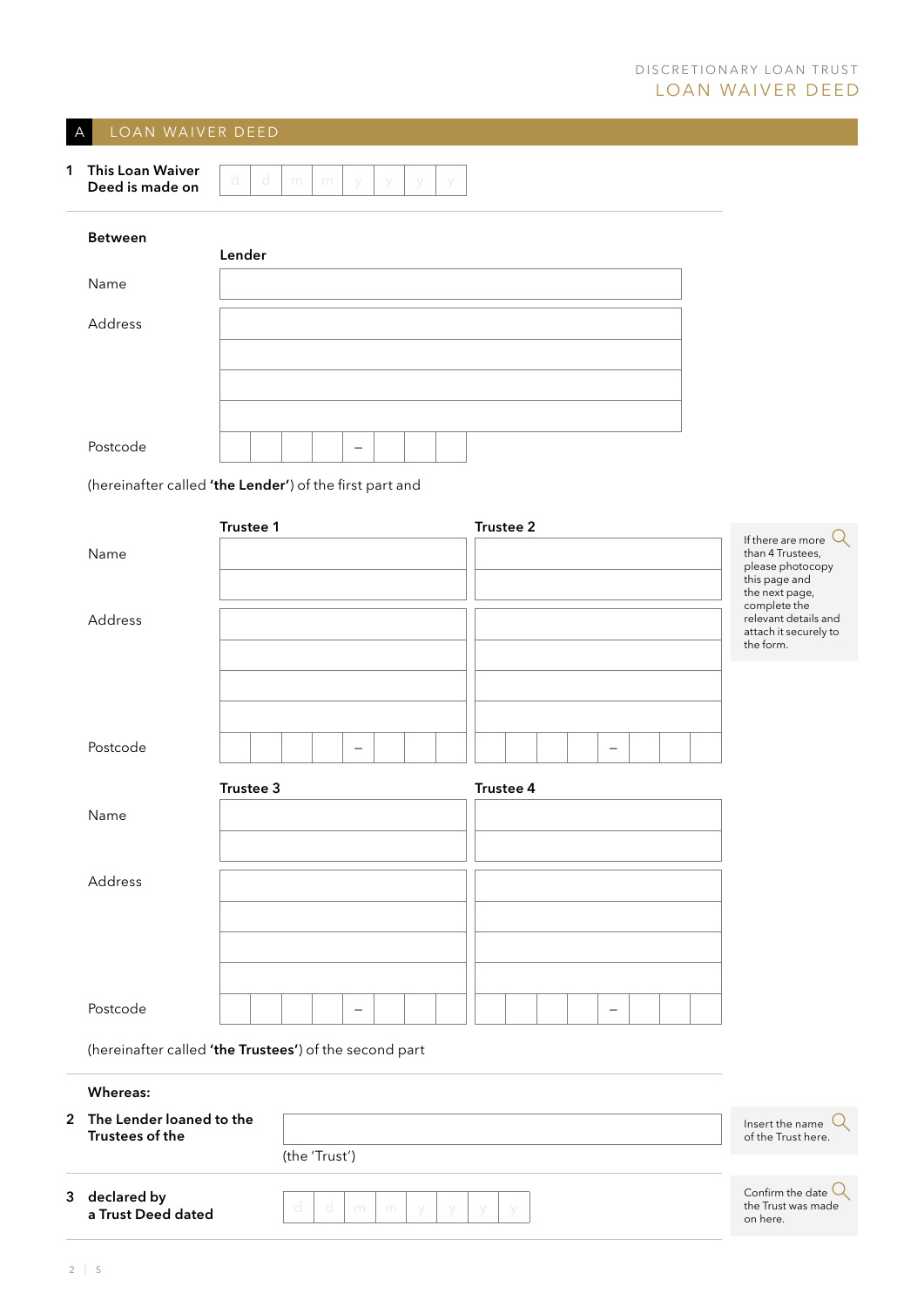#### DISCRETIONARY LOAN TRUST LOAN WAIVER DEED

| 4 the sum of                                                                                                                                      | £                                                                                                                | Insert the<br>original loan<br>amount here.                                                                                                                                                  |  |
|---------------------------------------------------------------------------------------------------------------------------------------------------|------------------------------------------------------------------------------------------------------------------|----------------------------------------------------------------------------------------------------------------------------------------------------------------------------------------------|--|
| 5 in accordance with the<br>terms of a Loan Agreement<br>dated                                                                                    | d<br>d<br>m<br>m                                                                                                 | Confirm the<br>date of the Loan<br>Agreement here.                                                                                                                                           |  |
| 6 The Lender now hereby<br>irrevocably waives the<br>obligation of the Trustees<br>under the Loan Agreement<br>to make repayment of the<br>sum of | $\mathbf f$<br>so that such amount shall be held by the Trustees upon the trusts of the said Trust free from the | Please state here $\cup$<br>the amount to be<br>waived. If you wish<br>to waive the whole<br>amount due then<br>this should be<br>completed to show<br>the value of the<br>outstanding loan. |  |

## B SIGNATURES

Each signature must be witnessed by an independent witness who is 18 or over and not a party to this Trust or a Beneficiary. The same person can witness all signatures.

|                                               | Lender |                         |   |
|-----------------------------------------------|--------|-------------------------|---|
| Signed and delivered<br>as a Deed by the said |        | Full name of<br>Lender  | Q |
| Lender's SIGNATURE                            |        | <b>SIGNATURE</b>        |   |
| In the presence of                            |        | Full name of<br>witness | Q |
| <b>Witness SIGNATURE</b>                      |        | <b>SIGNATURE</b>        |   |
| Occupation                                    |        |                         |   |
| Permanent residential<br>address of witness   |        |                         |   |
| Postcode                                      |        |                         |   |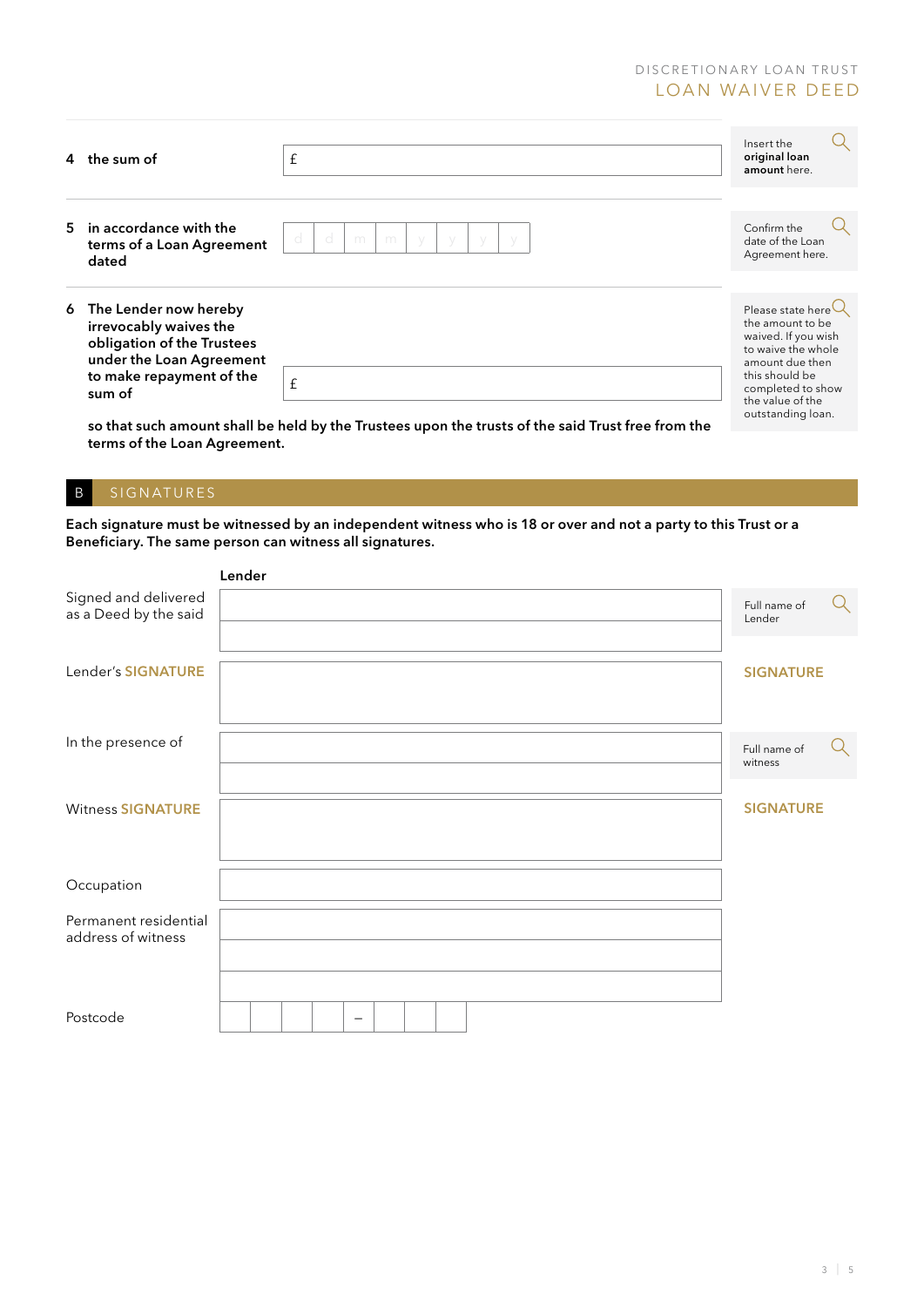Each Trustee must sign the form.

|                                               | Trustee 1 |                   |  | Trustee 2 |  |  |                         |   |
|-----------------------------------------------|-----------|-------------------|--|-----------|--|--|-------------------------|---|
| Signed and delivered<br>as a Deed by the said |           |                   |  |           |  |  | Full name of<br>Trustee | Q |
| <b>Trustee's SIGNATURE</b>                    |           |                   |  |           |  |  | <b>SIGNATURE</b>        |   |
| In the presence of                            |           |                   |  |           |  |  | Full name of<br>witness | Q |
| <b>Witness SIGNATURE</b>                      |           |                   |  |           |  |  | <b>SIGNATURE</b>        |   |
| Occupation                                    |           |                   |  |           |  |  |                         |   |
| Permanent residential<br>address of witness   |           |                   |  |           |  |  |                         |   |
| Postcode                                      |           | $\qquad \qquad -$ |  |           |  |  |                         |   |
| Signed and delivered<br>as a Deed by the said | Trustee 3 |                   |  | Trustee 4 |  |  | Full name of<br>Trustee | Q |
|                                               |           |                   |  |           |  |  |                         |   |
| <b>Trustee's SIGNATURE</b>                    |           |                   |  |           |  |  | <b>SIGNATURE</b>        |   |
| In the presence of                            |           |                   |  |           |  |  | Full name of<br>witness | Q |
| <b>Witness SIGNATURE</b>                      |           |                   |  |           |  |  | <b>SIGNATURE</b>        |   |
| Occupation                                    |           |                   |  |           |  |  |                         |   |
| Permanent residential<br>address of witness   |           |                   |  |           |  |  |                         |   |